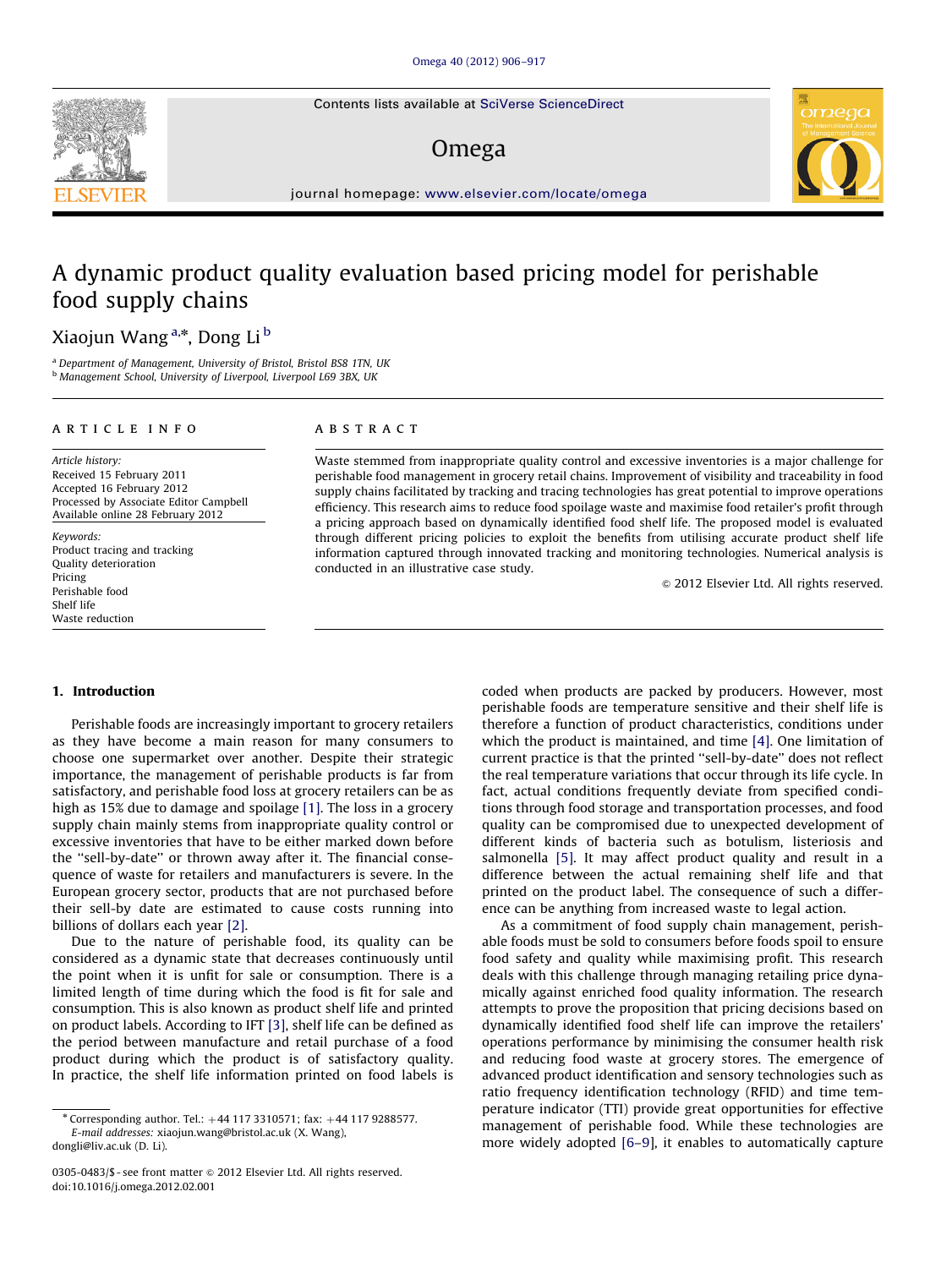product information regarding product identity, properties and related data (e.g. temperature, humidity, and the time period during which products have been exposed to the temperature in the supply chain process, etc.) in real time. Such transparency generates the possibility that, as products pass through a supply chain, the shelf life can be dynamically predicted based on the environmental conditions during storage and transportation as well as the varied time required for these operations. In this paper, the proposed pricing approach focuses on utilising dynamically identified food shelf life information to support the pricing decision when retailers mark down the price of food products, which are approaching their expiration dates. The benefit of such an approach is evaluated by modelling the retailer's operational performance under different pricing policies. The technical details and implementation issues are not discussed in the research.

#### 2. Literature review

Inventory control for perishable products has been given much attention in the inventory literature due to its prevalent existence in the industry. The basics of production and inventory systems with deteriorating products have been extensively studied, as reported in the review articles by Nahmias [\[10\]](#page--1-0), Raafat [\[11\],](#page--1-0) Goyal and Giri [\[12\]](#page--1-0) and Karaesmen et al. [\[13\].](#page--1-0) Based on the characteristics of perishability, inventory models are classified into three categories: (1) models for inventory with a fixed lifetime; (2) models for inventory with a random lifetime; and (3) models for inventory, which decays corresponding to a proportional inventory decrease in terms of its utility or physical quantity [\[11\]](#page--1-0). In this research, the third type of inventory issue is investigated. The perishable food inventory decays in terms of its quality (shelf-life) or utility in the selling period. However, the model in this paper investigates a special situation where the shelf-life or freshness, which is a main quality indicator of perishable food, is dynamically identified or considered for pricing. The price of the food is as a result set dynamically in a series of discrete time as the shelf-life changes in a selling period.

Another area of related research combines pricing and inventory control for perishable products. As Ramasesh [\[14\]](#page--1-0) suggested that the problem of determining the economic order quantities for an inventory item, when the vendor offers limited-time price reduction incentives has captured the attention of researchers over the past several decades. Banerjee and Turner [\[15\]](#page--1-0) presented a flexible model, which addresses the problem of assigning optimal prices to perishable assets. Rajan et al. [\[16\]](#page--1-0) and Abad [\[17\]](#page--1-0) considered the combined pricing and inventory setup in a deterministic setting. They assumed that demand is affected by a product's remaining shelf life. The demand is deterministic for the product and is a decreasing function of the price and age of the product. In addition, Rajan et al. [\[16\]](#page--1-0) stated that perishable products exhibit two characteristics differentiating them from the common pricing problem: (i) physical deterioration of inventory; (ii) decrease in market value or value drop associated with each unit of inventory held. Perishable food has to be removed from the shelf when it reaches its expiration date.

Customers are usually sensitive to quality changes of the expiring products and, as a result, give them a lower valuation. Food quality can be defined as the assemblage of properties which differentiate individual units and influence the degree of acceptability of the food by the consumer [\[18\].](#page--1-0) For many products, their quality is observable before purchase. It is an important factor influencing a consumer's purchase decision. Rosa Diaz [\[19\]](#page--1-0) argued that the influence of price on consumers' decisions depends on the manner in which the price is perceived and evaluated. In particular, for perishable food products, many consumers consider that a new product has a higher quality than an expiring one. Considering supermarket customers, they will prefer to buy newly replenished goods instead of expiring ones. When prices are the same, they will prefer the newer ones. Hardie et al. [\[20\]](#page--1-0) developed the notion of reference quality and empirically demonstrated that differences between observed and reference quality can significantly affect purchase probabilities.

Price discount is often used in practice when perishable products approach their expiration date [\[15,21–23](#page--1-0)]. Tajbakhsh et al. [\[23\]](#page--1-0) developed an inventory model with random discounted prices and a numerical analysis that demonstrates cost savings through discount offers. Dynamic pricing and inventory control models for the perishable food have been reported extensively in the literature. One type of the research considers maximising business profits through pricing or allocating perishable products in an operation process according to their fixed shelf life [\[24](#page--1-0)–[26\]](#page--1-0). In such research, the product shelf life is a constraint to the pricing or delivery planning decision. Another type of research employs the concept of product quality or product value, to represent product utility attributes on which decisions on pricing are made [\[27,28](#page--1-0)]. Kopalle et al. [\[27\]](#page--1-0) presented a dynamic pricing model incorporating the relationship between expected quality and reference price. While much of the literature focuses on perishable products with fixed shelf life, for many food products, the moment of spoilage is variable and highly dependent on environmental conditions such as temperature. Although this issue is covered in the automatic tracking enabled business model developed by Li et al. [\[28\],](#page--1-0) which employs a dynamic pricing approach to optimise retail chain profits, the cost of price changes and the uncertainty in consumer behaviour caused by changing prices make the dynamic pricing model difficult to implement in current retail operations.

Two issues are involved in this research, which have not received much attention in the existing literature: (1) impacts of the accuracy of quality or shelf-life indicator, which underlies the pricing and sales management decisions at retailing operations, on retailing performance; (2) the impact of pricing in terms of timing and frequency of discount in a selling period on retailing performance. As the shelf-life indicator is one of the major decision factors in the management of price, inventory and quality of perishable foods, the accuracy of it significantly affects operations cost, waste, profit and food quality [\[29](#page--1-0)–[31\]](#page--1-0). With advancement of traceability technologies, the accuracy of the indicator can be significantly improved [\[4](#page--1-0)–[6,8](#page--1-0)], and as a result, the pricing approach can be adapted accordingly to maximise profit using more accurate food quality information. This potential is analysed in this research.

The rest of the paper is organised as follow: Section 3 provides a brief background on quality deterioration of perishable food products in terms of time and temperature. In [Section 4,](#page--1-0) a dynamic quality evaluation based pricing model is presented. It is followed by investigation of optimal solutions under different pricing policies in [Section 5](#page--1-0). An illustrative case study dealing with a perishable food supply chain is given in [Section 6](#page--1-0) in which sensitivity analysis is provided. Finally, [Section 7](#page--1-0) discusses the results of the paper and presents some future research opportunities.

#### 3. Modelling quality deterioration of perishable food

Quality prediction is a complex task for food products, due to the range of quality attributes, dynamics of product characteristics and storage conditions. Most approaches used in quality prediction models are based on the fact that there is normally one leading quality characteristic for a given product [\[32](#page--1-0),[33\]](#page--1-0).